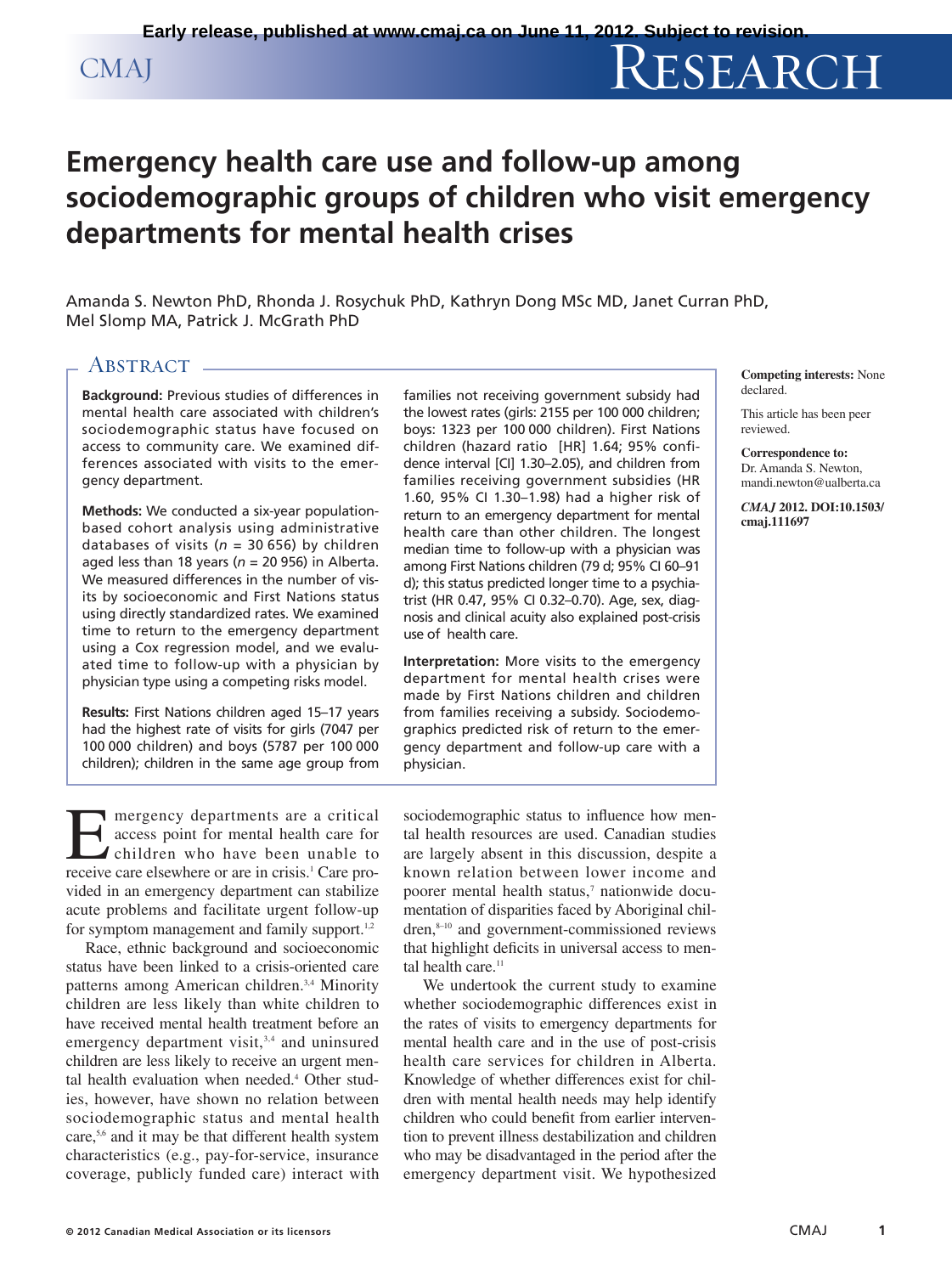that higher rates of emergency department use, lower rates of follow-up physician visits after the initial emergency department visit, and a longer time to physician follow-up would be observed among First Nations children and children from families receiving government social assistance.

#### **Methods**

#### **Patient population and data sources**

We identified a population-based cohort. We included pediatric patients (< 18 years) who presented to an Alberta emergency department for mental health care between Apr. 1, 2002, and Mar. 31, 2008. To identify the cohort, we used the Ambulatory Care Classification System database of Alberta Health and Wellness.12 This database is included in Canadian Institute for Health Information re-abstraction studies to ensure data integrity and quality.<sup>13</sup>

This study was approved by the health research ethics board of the University of Alberta, Edmonton, Alberta.

Children included in our cohort had a main ambulatory care diagnosis for mental illness (International Classification of Disease codes F20–F43, F50, F55, F59, F60–F69, F90–F94, F99), mental and behavioural disorders secondary to substance abuse (F10–F19), or intentional self-harm (T71, X60–X69, X70–X84) coded by nosologists and grouped according to diagnostic clusters.14 This diagnosis reflects the

**Table 1:** Pediatric mental health visits to the emergency department by First Nations and socioeconomic status, 2002–2008

|                                                          | No. of visits (%)             |                             |                                  |                                 |  |
|----------------------------------------------------------|-------------------------------|-----------------------------|----------------------------------|---------------------------------|--|
| Characteristic                                           | <b>First Nations</b>          | Family receiving<br>welfare | Government-<br>sponsored subsidy | No subsidy                      |  |
| No. of visits                                            | 4 2 3 0                       | 1972                        | 5739                             | 18715                           |  |
| Age at time of visit, yr                                 |                               |                             |                                  |                                 |  |
| $0 - 4$                                                  | 44 (1.0)                      | 32 (1.6)                    | 62(1.1)                          | 199 (1.1)                       |  |
| $5 - 9$                                                  | $116$ $(2.7)$                 | 142 (7.2)                   | 365 (6.4)                        | 752 (4.0)                       |  |
| $10 - 14$                                                | 1 329 (31.3)                  | 674 (34.2)                  | 2 0 21 (35.2)                    | 5 811 (31.0)                    |  |
| $15 - 17$                                                | 2 741 (64.8)                  | 1 124 (57.0)                | 3 291 (57.3)                     | 11 953 (63.9)                   |  |
| Age, yr, mean $\pm$ SD                                   | $14.7 \pm 2.5$                | $14.2 \pm 3.1$              | $14.2 \pm 2.8$                   | $14.6 \pm 2.6$                  |  |
| Female                                                   | 2 458 (58.1)                  | 1 084 (55.0)                | 3 377 (58.8)                     | 11 024 (58.9)                   |  |
| Main ambulatory diagnosis                                |                               |                             |                                  |                                 |  |
| Mental or behavioural disorder<br>due to substance abuse | 1 515 (35.8)                  | 395 (20.0)                  | 1210(21.1)                       | 4 355 (23.3)                    |  |
| Behavioural or emotional disorder<br>or syndrome         | 301(7.1)                      | 377 (19.1)                  | 1 085 (18.9)                     | 2 244 (12.0)                    |  |
| Mood disorder                                            | 477 (11.3)                    | 300 (15.2)                  | 873 (15.2)                       | 3 443 (18.4)                    |  |
| Anxiety- or stress-related disorder                      | 967 (22.9)                    | 490 (24.8)                  | 1 434 (25.0)                     | 5 098 (27.2)                    |  |
| Schizophrenia or other psychotic<br>illness              | 145(3.4)                      | 65(3.3)                     | 133(2.3)                         | 416 (2.2)                       |  |
| Intentional self-harm                                    | 742 (17.5)                    | 300 (15.2)                  | 855 (14.9)                       | 2 779 (14.9)                    |  |
| Personality related                                      | 75 (1.8)                      | 38 (1.9)                    | 137(2.4)                         | 343 (1.8)                       |  |
| Unspecified                                              | 8(0.2)                        | 7(0.4)                      | 12(0.2)                          | 37(0.2)                         |  |
| <b>CTAS</b> score                                        |                               |                             |                                  |                                 |  |
| 1 (resuscitation)                                        | 40 (0.9)                      | 9(0.5)                      | 19 (0.3)                         | 98 (0.5)                        |  |
| 2 (emergent)                                             | 431 (10.2)                    | 194 (9.8)                   | 660 (11.5)                       | 2 295 (12.3)                    |  |
| 3 (urgent)                                               | 1 286 (30.4)                  | 793 (40.2)                  | 2 242 (39.1)                     | 6 997 (37.4)                    |  |
| 4 (semiurgent)                                           | 1111(26.3)                    | 492 (24.9)                  | 1 371 (23.9)                     | 4 336 (23.2)                    |  |
| 5 (nonurgent)                                            | 248 (5.9)                     | 89 (4.5)                    | 281 (4.9)                        | 1003(5.4)                       |  |
| Unavailable                                              | 1 114 (26.3)                  | 395 (20.0)                  | 1166(20.3)                       | 3 986 (21.3)                    |  |
| Length of stay, median (IQR)*                            | 2h 27m<br>$(1h 5 m-5 h 40 m)$ | 2h 59m<br>$(1h 31m-5h 35m)$ | $3h$ 7m<br>$(1h)$ 34m-5h 32 m)   | $3h$ 0 $m$<br>$(1h 30m-5h 21m)$ |  |

Note: CTAS = Canadian Triage and Acuity Scale, IQR = interquartile range, SD = standard deviation.

\*Unknown for 131 visits for First Nations children, 61 visits for children in the welfare group, 219 visits for children in the government-sponsored subsidy group and 685 visits for children in the no subsidy group.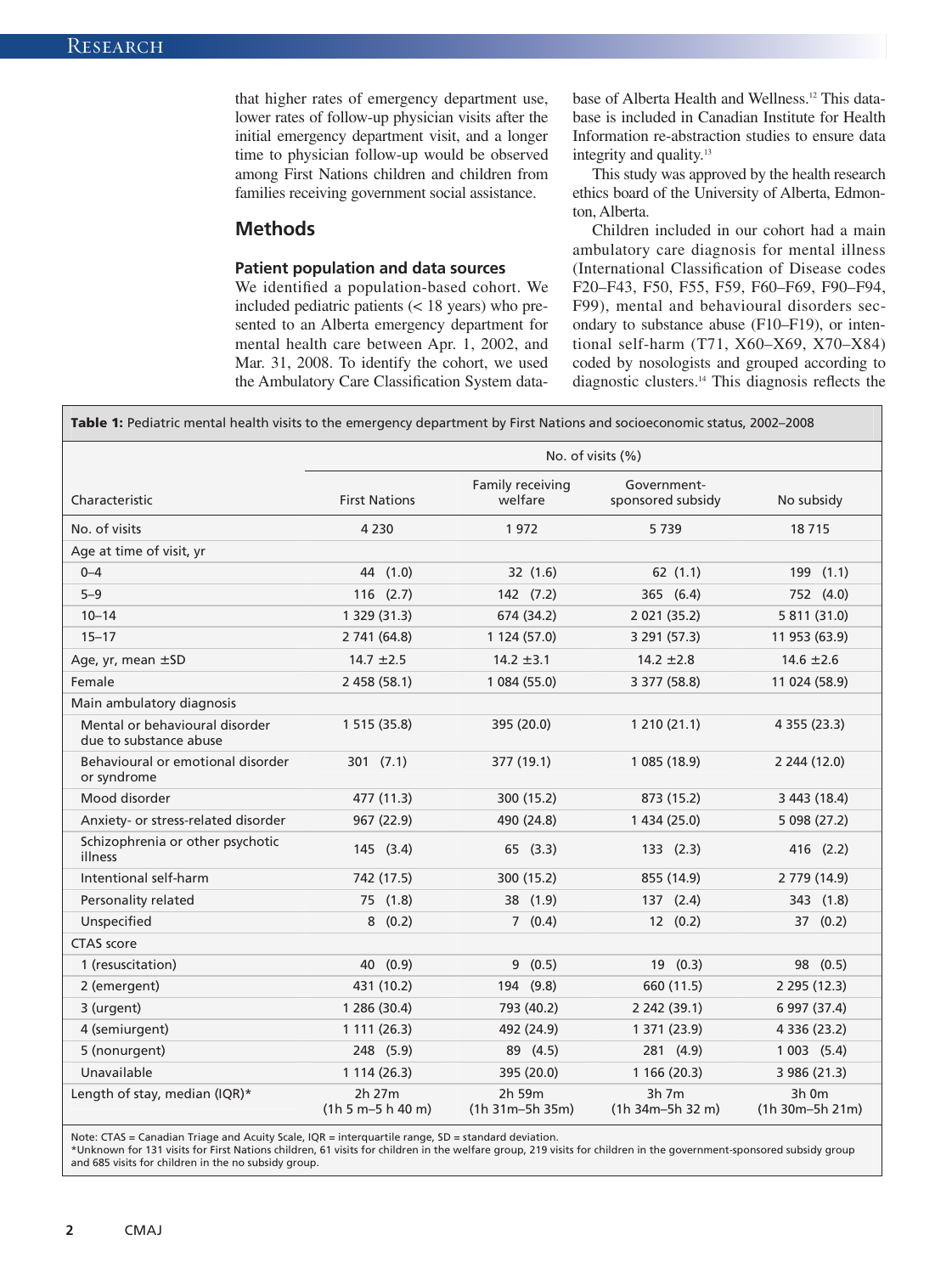main reason for the provision of emergency services. Recent studies indicate accuracy for a number of diagnoses in the Ambulatory Care Classification System,<sup>15,16</sup> but these studies do not include mental illnesses.

Data were linked to an annual registry file to obtain sociodemographic data and to a hospitalizations file to obtain start and end dates of hospital stays. Linkage to a physician claim file provided claims for reimbursement to Alberta Health and Wellness (nearly 100% of physicians) for health care visits following emergency department care (i.e., visits for any care in the post-crisis period). Such claims have been found to have a high concordance with chart reviews and patient interviews.<sup>17</sup>

#### **Sociodemographic main outcomes**

The Ambulatory Care Classification System links to the registry file to identify First Nations Treaty Status people based on treaties between First Nations bands and the Canadian government (children with Treaty Status through registration with Health Canada). Membership in three other groups were also identified in the file, which we categorized as socioeconomic groups under the following headings: regular plan participant (children of families receiving no social assistance), welfare recipient or recipient of other government-sponsored programs because of low income. These three groups reflect the level of government subsidy provided during the study period for provincial health care premiums, which provided revenue for provincial coordination of publicly funded health care in Alberta.

#### **Health care use outcomes**

We defined post-crisis use of health services as return visits to the emergency department for mental health crises and any visit to physicians in the post-crisis period (follow-up visits to hospital and community services). We examined followup physician visits within 180 days of the initial emergency department visit (index visit) and reviewed up to three diagnoses for each visit.

#### **Statistical analysis**

#### Emergency department visits

Frequencies and percentages summarize categorical data; continuous data are summarized by mean, standard deviation (SD), median and interquartile range. We calculated age-specific emergency department visits per 100 000 Alberta population (< 18 years) for each sex. We used the Alberta population in 2002/03 stratified by sex and age group as the reference population for directly standardized visit rates<sup>18</sup> based on the whole group (with associated 95% confidence intervals [CIs]). This approach accounts for correlated data arising from multiple visits from one person. We considered  $p < 0.05$  to be statistically significant.

#### Post-crisis health services use

We created a discharged data subset of index emergency department visits with one record per discharged child during the period from Oct. 1, 2006, to Sept. 30, 2007. This subset was created to capture a full year of visits and 180 days of follow-up information. If a child had more than one visit concluding in discharge during this period, we randomly selected one visit to include in the data subset. This construction allowed us to focus on time to follow-up visit after a specific emergency department visit and removed any requirement to adjust for subject-specific correlation in the analyses. We calculated the time from the index visit to the next emergency department visit and first physician follow-up visit; these are displayed with Kaplan–Meier curves and compared with log rank tests.

We developed multivariable Cox proportional hazard models to investigate the effect of predictor variables on time to a return emergency department visit. We included in the models variables hypothesized to predict time to return (age and sex,<sup>19</sup> First Nations and socioeconomic status,<sup>3,4</sup> diagnosis<sup>19</sup> and triage level [clinical acuity] $20$ ). We entered variables and interaction terms (age, sex, socioeconomic and First Nations status) into the full model and removed the variables one at a time if they were not statistically significant  $(p > 0.05)$  to obtain the final model.



**Figure 1: Age- and sex-adjusted directly standardized visit rates (with 95% confidence interval) for each fiscal year by First Nations and socioeconomic status.**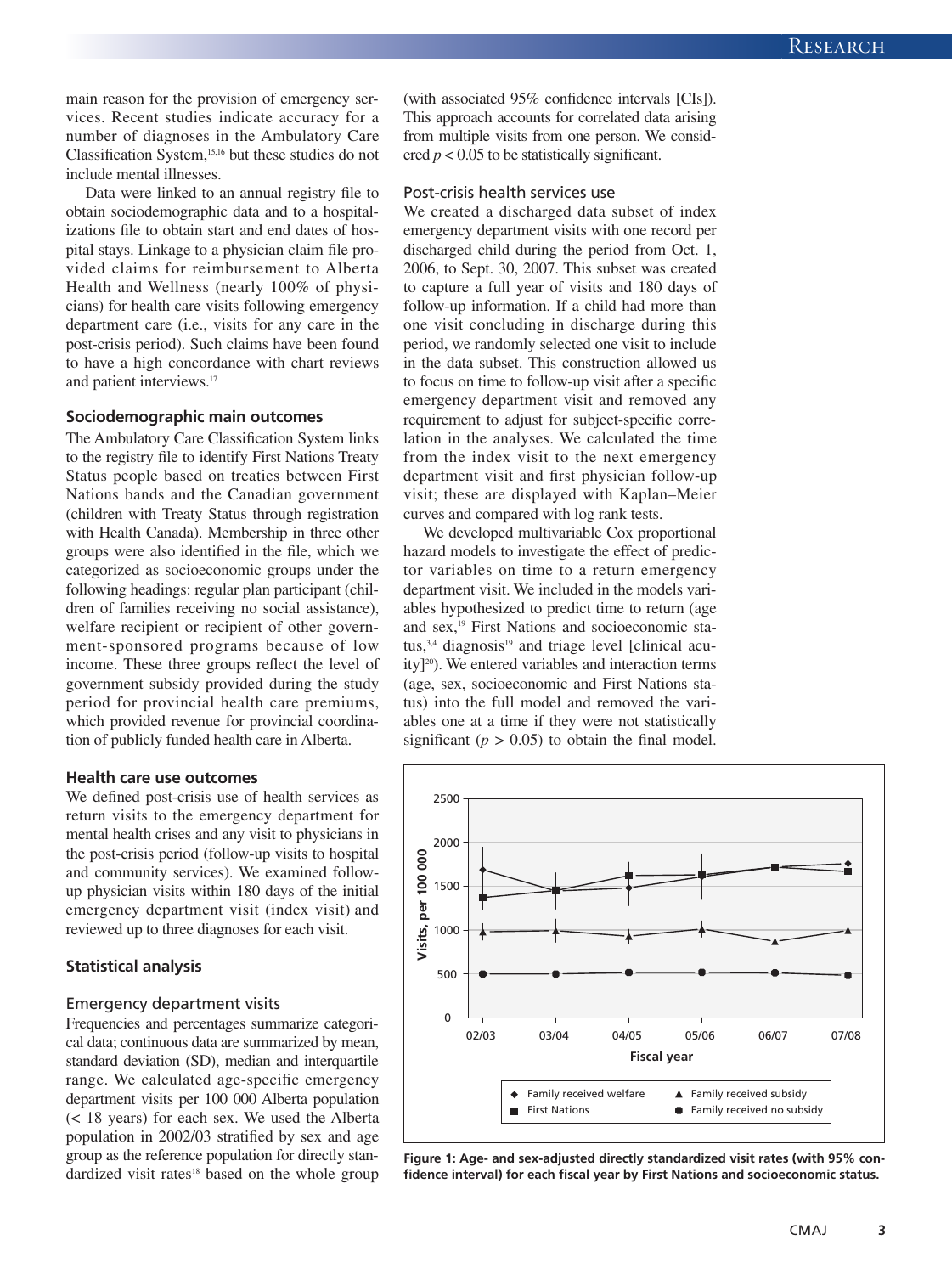We assessed the reduced model by tests of proportional hazards assumptions and deviance residual diagnostics. Hazard ratios (HR) and 95% CIs are reported.

For the analyses of follow-up visits to physicians, time was censored at the end of the study or the date of the next emergency department visit. We report the estimated median times (with 95% CIs), and we compared the groups using log-rank tests. Multivariable regression with competing risks modelled time to first physician follow-up visit by physician type. This analysis included only mental health–related follow-up visits or censored data. As with the Cox model, the same interaction terms, model building strategy and variables were used to obtain a final model, and HRs and 95% CIs are reported.



**Figure 2: Age- and sex-specific emergency department visit rates by First Nations and socioeconomic status, 2007/08.**

In the final adjusted Cox and competing risks models, HRs greater than 1.0 represent an increased risk of early use of post-crisis health care, and HRs less than 1.0 represent a decreased risk of early use based on a particular characteristic (sociodemographic status) or level of acuity or diagnosis during the index emergency department visit.

#### **Results**

#### **Emergency department visits**

During the six-year period, 30 656 mental health visits were made by 20 956 children to 104 emergency departments in Alberta. Visit characteristics are provided in Table 1. Of all visits, 61.0% were made by children from families who received no form of government subsidy for health care. On average from 2002 to 2008, First Nations children represented 6.0% of the Alberta pediatric population, children from families receiving welfare represented 3.0%, and children from families receiving subsidy from government-sponsored programs represented 14%. Children in these groups had disproportionately more emergency department visits: 13.8% (4230/30 656 visits) among First Nations children, 6.4% (1972/30 656 visits) among children from families receiving welfare, and 18.7% (5739/30 656 visits) among children from families receiving subsidy from government-sponsored programs. Across the sociodemographic groups, more visits were made by girls and youth aged 15–17 years. Nearly the same proportions were observed during each fiscal year. The most common diagnoses in each sociodemographic group were anxiety- or stress-related disorder and mental or behavioural disorders resulting from substance abuse.

Standardized visit rates declined for children from families without subsidy and increased for all other children (Figure 1, Appendix 1, available at www.cmaj.ca/lookup/suppl/doi:10.1503/cmaj [.111697/-/DC1](http://www.cmaj.ca/lookup/suppl/doi:10.1503/cmaj.111697/-/DC1)). First Nations children had the largest visit rate increase from 2002/03 to 2007/08 (1368.0/100 000 children to 1664.0/100 000 children;  $p = 0.004$ ). The directly standardized visit rates for children from families receiving welfare were among the highest across all years, but there was no evidence of a statistically significant change over time  $(p = 0.7)$ . Age- and sex-specific visit rates differed by sociodemographic group in 2007/08 (Figure 2). First Nations children and children from families receiving welfare had higher rates, most noticeably for girls aged 15–17 years (7047.6 and 6194.2/100 000 children) and boys (5787.3 and 4140.3/100 000 children).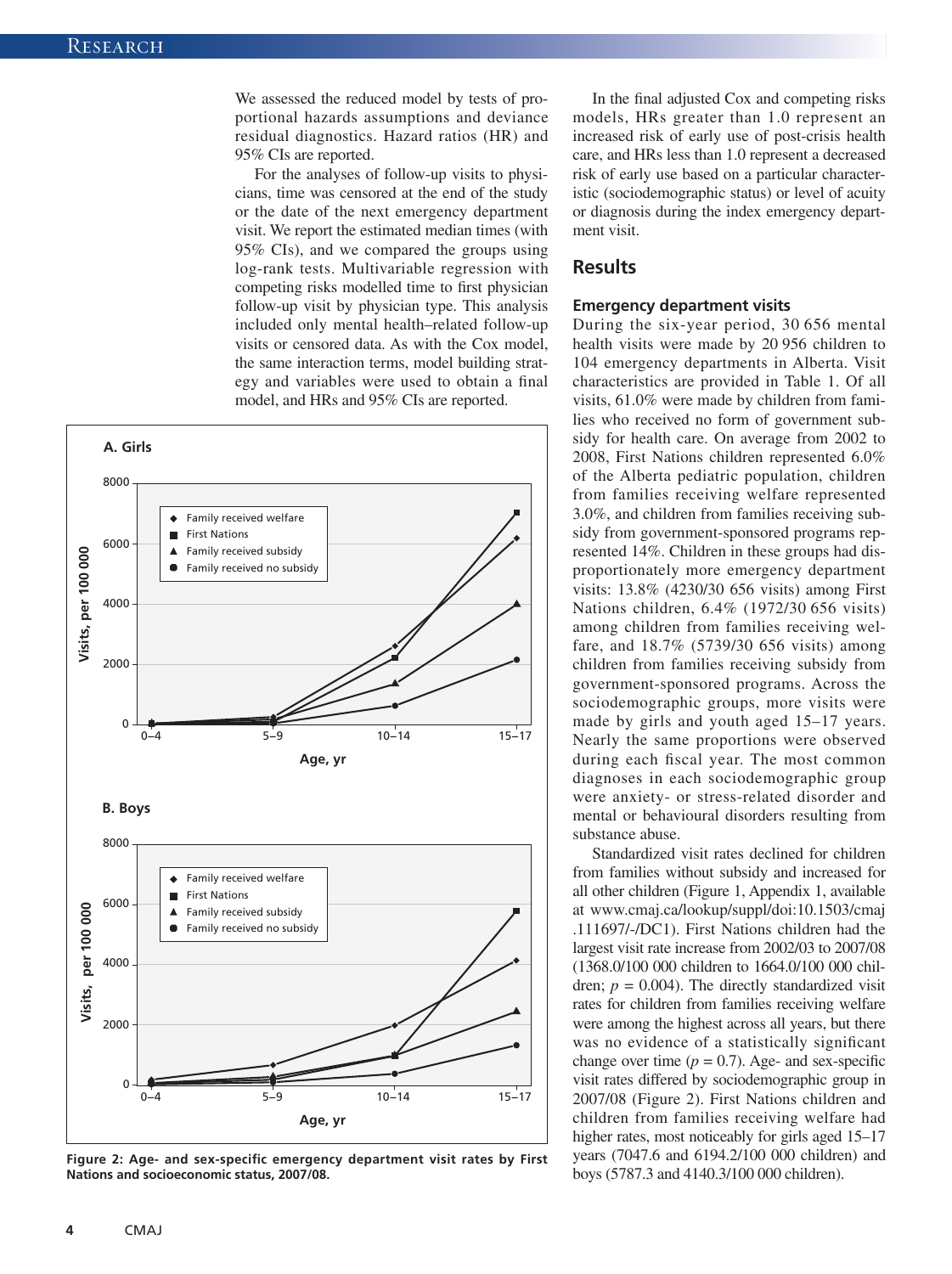#### **Post-crisis use of health care services**

Between Oct. 1, 2006, and Sept. 30, 2007, a total of 3438 children were discharged from the emergency department, forming our discharged subset. Of these children, 509 (14.8%) were First Nations, 654 (19.0%) were from families receiving subsidy from government-sponsored programs, 233 (6.8%) were from families receiving welfare, and 2042 (59.4%) were from families without subsidy. Trends in return visits to the emergency department by sociodemographic group were more pronounced by 30 days after discharge (Figure 3, Table 2). First Nations children and those from families receiving subsidy from government-sponsored programs returned earlier to the emergency department than other children ( $p < 0.001$ ). As shown in Table 3, these children had a higher risk of returning sooner. The risk of return also increased with age and receipt of an unspecified diagnosis during the first visit. Boys were less likely to return to the emergency department after crises than girls. Interactions between age, sex and sociodemographic status and these main effects were not statistically significant.

Seven days after an index emergency department visit, 76.9% (2644/3438) of children did not follow up with a physician (Table 2). Among children who had a follow-up visit, most visits were for mental health concerns (70.2%), made to psychiatrists (53.2%) and conducted in active treatment hospitals (57.1%). Differences in follow-up visits were observed among sociodemographic groups (*p* < 0.001). First Nations children had fewer follow-up visits after discharge from the emergency department. The median time to physician follow-up for First Nations children was 79 d (95% CI 60–91 d), a time substantially longer than the group with the shortest time (29 d, 95% CI 22–41 d; Figure 3).

Predictors of time to a follow-up physician visit for mental health care differed by type of physician (Table 4). Compared with other children, First Nations children were more likely to have a longer time to follow-up with a psychiatrist, while children from families receiving governmentsponsored subsidies were more likely to have a longer time to follow-up with a general practitioner. Age, sex, diagnosis and clinical acuity also explained time to follow-up physician visits (Table 4).

#### **Interpretation**

We found significant variation across sociodemographic groups of children in crisis and post-crisis health care use over a six-year period in Alberta. The largest increase in visits to the emergency department for mental health crises was among First Nations children. First Nations children and those from families receiving subsidy from government-sponsored programs had more return visits to emergency departments over time compared with other children. First Nations children also had disproportionately less follow-up care with a physician after an emergency department visit and had longer times to follow-up care. Sociodemographic status, diagnosis and illness acuity were significant predictors of time to postcrisis health care use.

Multiple studies have shown that race and ethnic background influence access to mental health services and emergency care for children.3,4 To the best of our knowledge, our group is the first to report on the use of emergency mental health care among First Nations children.



**Figure 3: Time to return visit to the emergency department (ED; A) and time to follow-up visit (B) after discharge, by First Nations and socioeconomic status.**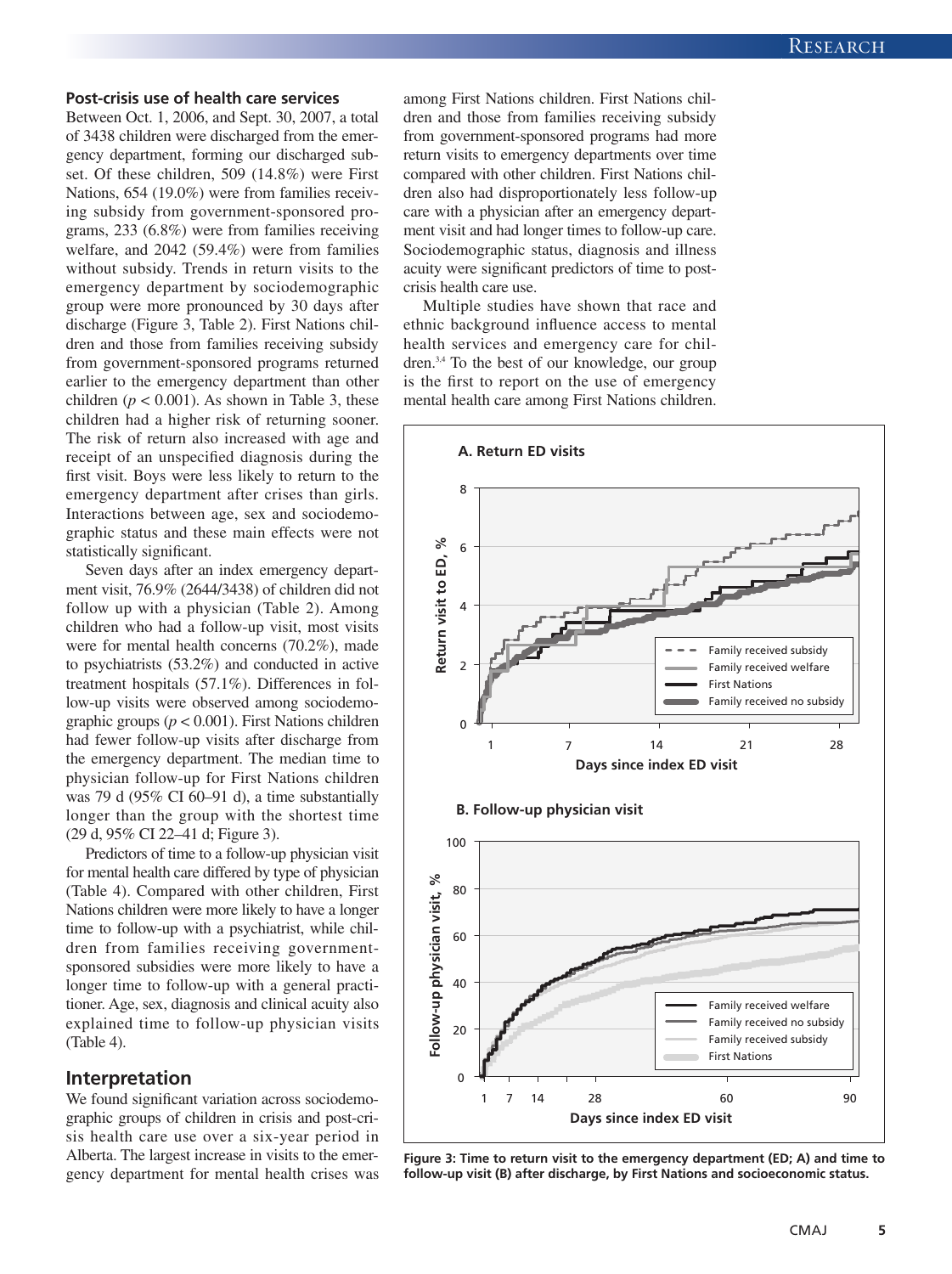We currently have a poor understanding of the prevalence of mental illness among these children. In the 2002/03 First Nations Regional Longitudinal Health Survey, 17% of First Nations parents reported a modest percentage of behavioural and emotional problems among their children.<sup>21</sup> Other studies suggest more substance use,<sup>8</sup> more symptoms of conduct disorder<sup>9</sup> and higher completed suicide rates among First Nations children than among other children.<sup>10</sup> We found that more First Nations children presented to emergency departments for disorders secondary to substance abuse and intentional selfharm than other children, and that, compared with other children, First Nations children returned more quickly to the emergency department and had a longer time before visiting a physician in the post-crisis period. These findings suggest that investments in culturally based, community- and school-based resources targeting the high-risk behaviours seen in the emergency department may help to reduce crisis events and foster the use of mental health resources.22 Although such resources would not

|                                                          | Days since index emergency department visit; no. (%)* |                |              |                |
|----------------------------------------------------------|-------------------------------------------------------|----------------|--------------|----------------|
| Variable                                                 | $\overline{7}$                                        | 14             | 30           | 90             |
| Follow-up visits, no.                                    | 2 0 9 4                                               | 3 643          | 6868         | 16761          |
| Age at index visit, yr                                   |                                                       |                |              |                |
| $0 - 4$                                                  | 14<br>(0.7)                                           | 26<br>(0.7)    | (0.6)<br>44  | 103<br>(0.6)   |
| $5 - 9$                                                  | 121(5.8)                                              | 220(6.0)       | 368 (5.4)    | 946<br>(5.6)   |
| $10 - 14$                                                | 583 (27.8)                                            | 995 (27.3)     | 2 034 (29.6) | 5 0 53 (30.1)  |
| $15 - 17$                                                | 1 376 (65.7)                                          | 2 402 (65.9)   | 4 422 (64.4) | 10 659 (63.6)  |
| Female                                                   | 1 290 (61.6)                                          | 2 299 (63.1)   | 4 346 (63.3) | 10 255 (61.2)  |
| First Nations or socioeconomic status                    |                                                       |                |              |                |
| <b>First Nations</b>                                     | 161(7.7)                                              | 298 (8.2)      | 597 (8.7)    | 1 643<br>(9.8) |
| Family received welfare                                  | 139 (6.6)                                             | 274 (7.5)      | 551 (8.0)    | 1 3 3 1 (7.9)  |
| Family received government-sponsored subsidy             | 428 (20.4)                                            | 764 (21.0)     | 1 393 (20.3) | 3 551 (21.2)   |
| Family received no subsidy                               | 1 366 (65.2)                                          | 2 307 (63.3)   | 4 327 (63.0) | 10 236 (61.1)  |
| Main ambulatory diagnosis                                |                                                       |                |              |                |
| Mental or behavioural disorder due to substance<br>abuse | 260 (12.4)                                            | 441 (12.1)     | 845 (12.3)   | 2 377 (14.2)   |
| Behavioural or emotional disorder or syndrome            | 52(2.5)                                               | 118(3.2)       | 224(3.3)     | 536 (3.2)      |
| Mood disorder                                            | 529 (25.3)                                            | 894 (24.5)     | 1625(23.7)   | 3 681 (22.0)   |
| Anxiety- or stress-related disorder                      | 526 (25.1)                                            | 969 (26.6)     | 1 899 (27.6) | 4 372 (26.1)   |
| Schizophrenia or other psychotic illness                 | 0(0)                                                  | 0(0)           | 202(2.9)     | 495 (3.0)      |
| Intentional self-harm                                    | 326 (15.6)                                            | 533 (14.6)     | 925 (13.5)   | 2 520 (15.0)   |
| Personality related                                      | 54 (2.6)                                              | 66 (1.8)       | 113(1.6)     | 253<br>(1.5)   |
| Unspecified                                              | 0(0)                                                  | 0 (0)          | 25 (0.4)     | 38<br>(0.2)    |
| Physician seen during follow-up visit                    |                                                       |                |              |                |
| General practitioner                                     | 707 (33.8)                                            | 1 2 34 (3 3.9) | 2 328 (33.9) | 5 472 (32.6)   |
| Pediatrician                                             | 94 (4.5)                                              | 188 (5.2)      | 348 (5.1)    | 838<br>(5.0)   |
| Psychiatrist                                             | 1 113 (53.2)                                          | 1 920 (52.7)   | 3 669 (53.4) | 9 0 50 (54.0)  |
| Other                                                    | 180 (8.6)                                             | 301(8.3)       | 523 (7.6)    | 1401<br>(8.4)  |
| Facility type for follow-up visit                        |                                                       |                |              |                |
| Active treatment hospital                                | 1 196 (57.1)                                          | 2 017 (55.4)   | 3 885 (56.6) | 9242(55.1)     |
| Mental health service                                    | 63(3.0)                                               | $108$ $(3.0)$  | 228(3.3)     | 681<br>(4.1)   |
| Practitioner's office                                    | 808 (38.6)                                            | 1 458 (40.0)   | 2 616 (38.1) | 6 444 (38.4)   |
| Other                                                    | 27(1.3)                                               | 60 (1.6)       | 139(2.0)     | 394 (2.4)      |
| Follow-up visit diagnosis                                |                                                       |                |              |                |
| Mental health based                                      | 1 471 (70.2)                                          | 2 464 (67.6)   | 4 573 (66.6) | 10 822 (64.6)  |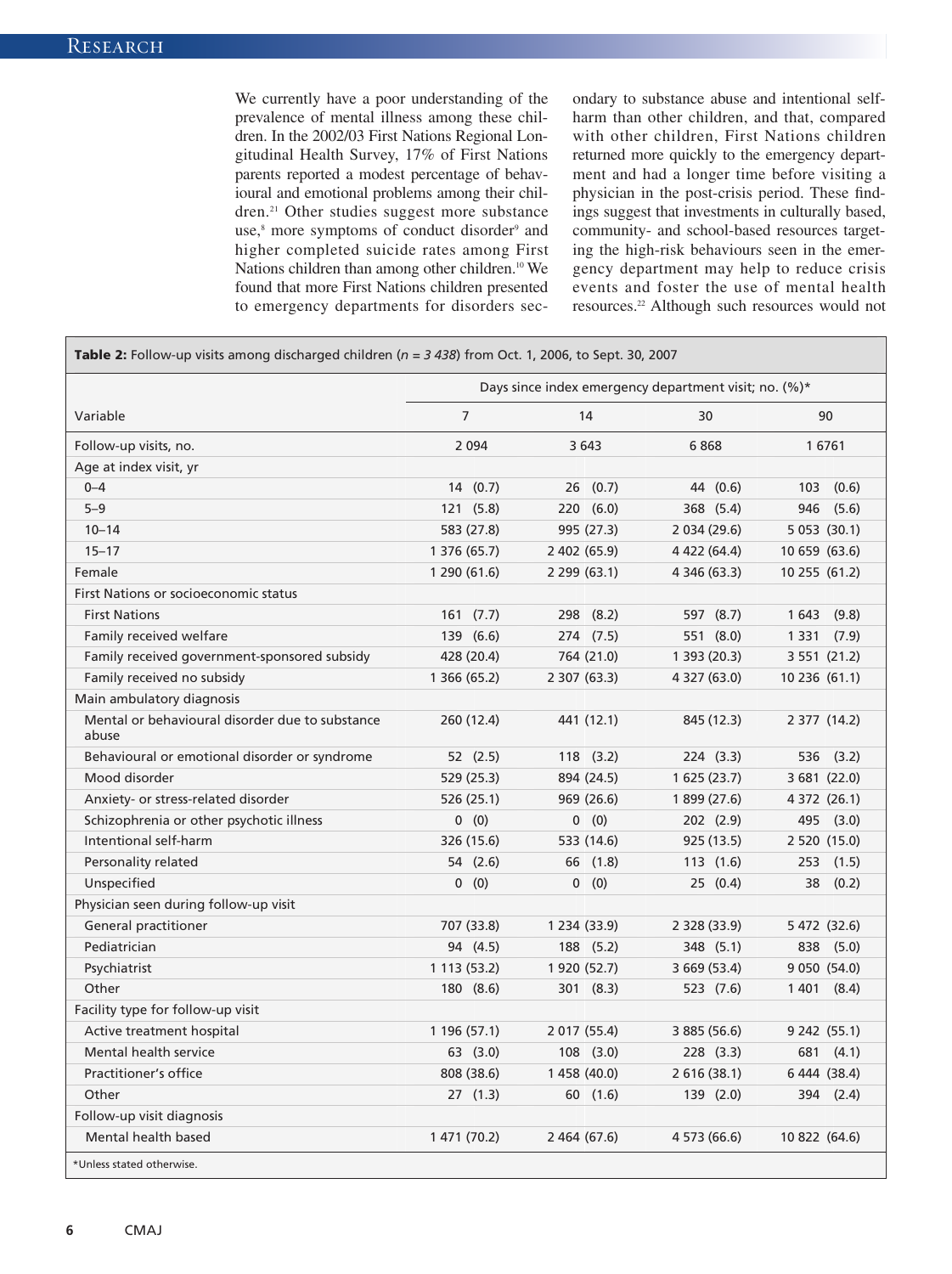have been captured through physician billing in our study, the high rates of emergency department use suggest that if such services do exist and are being used, they may not be specific or comprehensive enough to reduce crises.

Our findings also reflect access and utilization issues. In the 2002/03 Regional Longitudinal Health Survey, parents reported long waits for health care (91.4% of respondents) and lack of service coverage by the First Nations and Inuit Health Branch (10.6% of respondents) as significant barriers to health care access.<sup>21</sup> To what extent these barriers limit access to and the use of mental health services is not known. In our study, First Nations children had the longest times to physician follow-up care, but First Nations status alone did not predict time to most follow-up visits. To reduce mental health crises and tailor care, more investigation is needed to better understand the relation between crisis-oriented patterns of care, delays in receiving follow-up care, and the services desired and sought in a post-crisis period by First Nations children and their families.

Consistent with our hypotheses, children from families receiving subsidy (welfare and other government-sponsored programs) also had some of the highest rates of emergency department visits and revisits, with government-sponsored subsidy status predicting a quicker return. Contrary to one of our hypotheses, however, these children, in general, did not have longer times to follow-up than other children for a follow-up physician visit. Our findings of increased use of health services among a lower socioeconomic group of children are similar to other Canadian studies examining the use of community-based mental health services<sup>23</sup> but dissimilar to research on return visits to the emergency department.<sup>19</sup> Whether high rates of visits by children in our study reflect a lack of access to pre-crisis care, delays in seeking care until crises emerge or other factors (e.g., geography) could not be answered with the Ambulatory Care Classification System, but these factors are important to determine. A lack of access has implications for the availability of services in neighbourhoods that differ by socioeconomic status. Delays in mental health care for children have been linked to time lags between generalist care and specialist referrals<sup>24</sup> and service proximity.<sup>25</sup>

#### **Limitations**

Our study has several limitations. First, we were limited by diagnostic reporting. Although recent studies using Ambulatory Care Classification System data indicate diagnostic accuracy,<sup>15,16</sup> no formal assessment of mental health diagnostic coding in ambulatory care has been conducted.

Second, the databases used do not identify all Aboriginal children; non-Treaty Status, Inuit and Métis children were not included.

Third, we could not determine the influence

| Table 3: Predictors of time to a return visit to the emergency department for mental health care<br>among 3438 children |                        |         |  |
|-------------------------------------------------------------------------------------------------------------------------|------------------------|---------|--|
| Variable                                                                                                                | Hazard ratio (95% CI)* | p       |  |
| Age group at index visit, yr                                                                                            |                        |         |  |
| $0 - 4$                                                                                                                 | Reference              |         |  |
| $5 - 9$                                                                                                                 | 7.95 (1.10-57.69)      | 0.04    |  |
| $10 - 14$                                                                                                               | 10.10 (1.44-70.79)     | 0.02    |  |
| $15 - 17$                                                                                                               | 12.37 (1.77-86.52)     | 0.01    |  |
| <b>Sex</b>                                                                                                              |                        |         |  |
| Female                                                                                                                  | Reference              |         |  |
| Male                                                                                                                    | $0.72(0.61 - 0.86)$    | < 0.001 |  |
| <b>First Nations or socioeconomic status</b>                                                                            |                        |         |  |
| Reference<br>Family received no subsidy or welfare                                                                      |                        |         |  |
| <b>First Nations</b>                                                                                                    | $1.65(1.32 - 2.06)$    | < 0.001 |  |
| Family received government-sponsored<br>subsidy                                                                         | $1.63(1.34 - 1.99)$    | < 0.001 |  |
| Main ambulatory diagnosis at index visit                                                                                |                        |         |  |
| All other diagnoses                                                                                                     | Reference              |         |  |
| Anxiety- or stress-related disorder                                                                                     | $0.58(0.48 - 0.70)$    | < 0.001 |  |
| Unspecified                                                                                                             | $2.97(1.11 - 7.97)$    | 0.03    |  |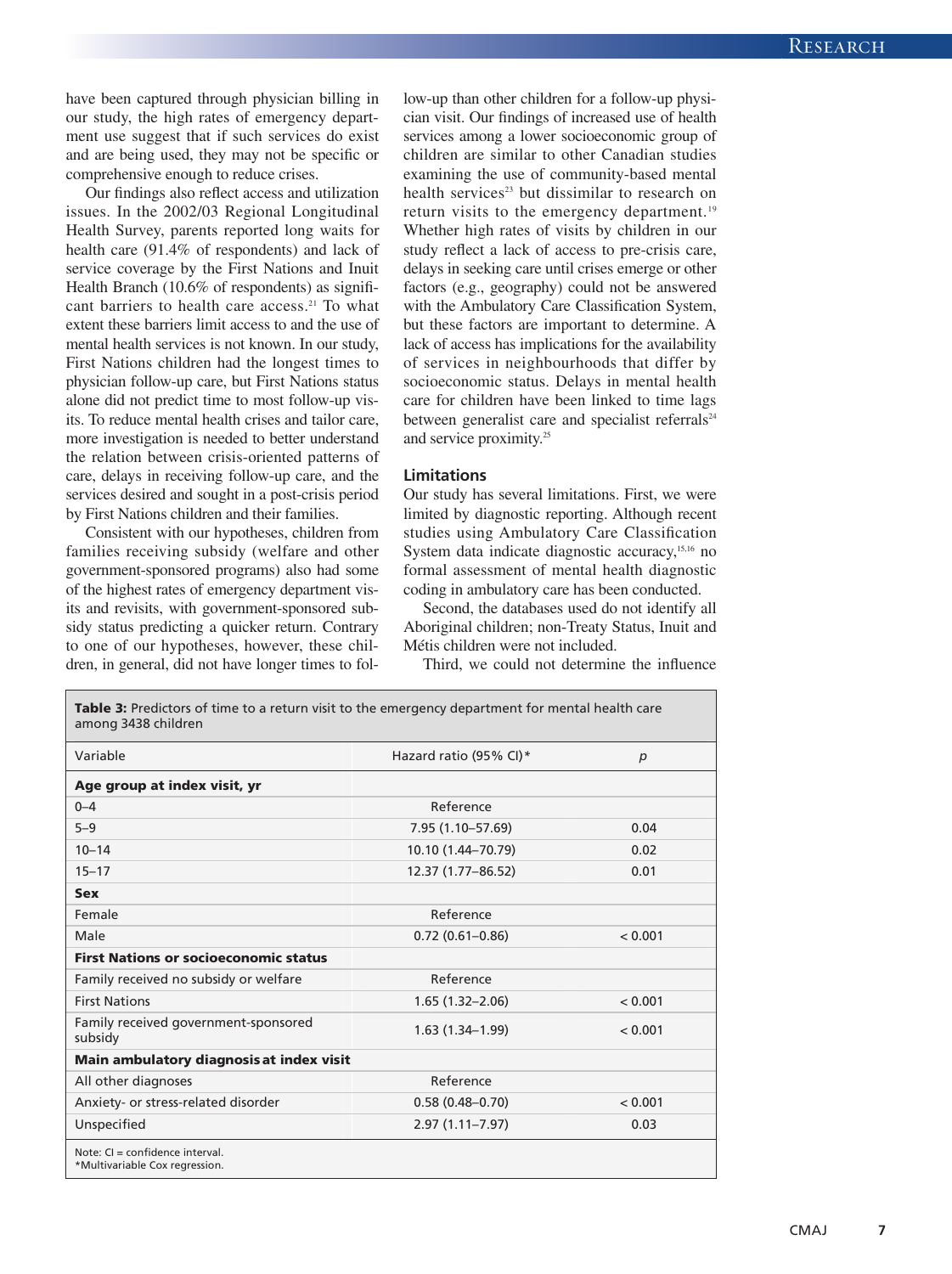| Table 4: Predictors of time to physician follow-up visit for mental health care among 1857 children                    |                        |         |  |  |
|------------------------------------------------------------------------------------------------------------------------|------------------------|---------|--|--|
|                                                                                                                        | Hazard ratio (95% CI)* | p       |  |  |
| Follow-up with psychiatrist                                                                                            |                        |         |  |  |
| Age at index visit                                                                                                     |                        |         |  |  |
| $10 - 14$ yr                                                                                                           | $1.26(1.04-1.53)$      | 0.02    |  |  |
| All other age groups                                                                                                   | Reference              |         |  |  |
| First Nations or socioeconomic status                                                                                  |                        |         |  |  |
| <b>First Nations</b>                                                                                                   | $0.47(0.32 - 0.70)$    | < 0.001 |  |  |
| All other sociodemographic groups                                                                                      | Reference              |         |  |  |
| Main ambulatory diagnosis at index visit                                                                               |                        |         |  |  |
| Mental or behavioural disorder due to<br>substance abuse                                                               | $0.21(0.15-0.29)$      | < 0.001 |  |  |
| Anxiety- or stress-related disorder                                                                                    | $0.50(0.40-0.63)$      | < 0.001 |  |  |
| Schizophrenia or other psychotic Illness                                                                               | 2.78 (1.77–4.36)       | < 0.001 |  |  |
| All other diagnoses                                                                                                    | Reference              |         |  |  |
| CTAS score                                                                                                             |                        |         |  |  |
| All other CTAS scores                                                                                                  | Reference              |         |  |  |
| 4 (semiurgent)                                                                                                         | $0.70(0.55 - 0.89)$    | 0.003   |  |  |
| 5 (nonurgent)                                                                                                          | $0.53(0.34 - 0.82)$    | 0.005   |  |  |
| 9 (unavailable)                                                                                                        | $0.65(0.44 - 0.96)$    | 0.03    |  |  |
| Follow-up with a general practitioner                                                                                  |                        |         |  |  |
| Age at index visit                                                                                                     |                        |         |  |  |
| $10 - 14$ yr                                                                                                           | $0.76(0.60 - 0.94)$    | 0.01    |  |  |
| All other age groups                                                                                                   | Reference              |         |  |  |
| Sex                                                                                                                    |                        |         |  |  |
| Female                                                                                                                 | Reference              |         |  |  |
| Male                                                                                                                   | $0.72(0.58 - 0.88)$    | 0.002   |  |  |
| First Nations or socioeconomic status                                                                                  |                        |         |  |  |
| Family received a government-sponsored subsidy                                                                         | $0.67(0.50-0.89)$      | 0.006   |  |  |
| All other sociodemographic groups                                                                                      | Reference              |         |  |  |
| Main ambulatory diagnosis at index visit                                                                               |                        |         |  |  |
| Mental or behavioural disorder due to substance abuse                                                                  | $0.43(0.32 - 0.56)$    | < 0.001 |  |  |
| Behavioural or emotional disorder or syndrome                                                                          | $0.70(0.51-0.94)$      | 0.02    |  |  |
| Intentional self-harm                                                                                                  | $0.56(0.38 - 0.81)$    | 0.002   |  |  |
| All other diagnoses                                                                                                    | Reference              |         |  |  |
| Follow-up with a pediatrician                                                                                          |                        |         |  |  |
| Age at index visit                                                                                                     |                        |         |  |  |
| $0-4$ yr                                                                                                               | $3.30(1.26 - 8.63)$    | 0.02    |  |  |
| $5-9$ yr                                                                                                               | $2.25(1.12 - 4.52)$    | 0.02    |  |  |
| All other age groups                                                                                                   | Reference              |         |  |  |
| Main ambulatory diagnosis at index visit                                                                               |                        |         |  |  |
| Behavioural or emotional disorder or syndrome                                                                          | $3.58(2.01 - 6.37)$    | < 0.001 |  |  |
| Unspecified                                                                                                            | 8.01 (1.13–56.71)      | 0.04    |  |  |
| All other diagnoses                                                                                                    | Reference              |         |  |  |
| Follow-up with other physician type                                                                                    |                        |         |  |  |
| Age at index visit                                                                                                     |                        |         |  |  |
| $10 - 14$ yr                                                                                                           | $0.38(0.17-0.86)$      | 0.02    |  |  |
| All other age groups                                                                                                   | Reference              |         |  |  |
| Main ambulatory diagnosis at index visit                                                                               |                        |         |  |  |
| Personality related                                                                                                    | $6.01(1.85-19.56)$     | 0.003   |  |  |
| All other diagnoses                                                                                                    | Reference              |         |  |  |
| Note: CI = confidence interval, CTAS = Canadian Triage and Acuity Scale.<br>*Multivariable competing risks regression. |                        |         |  |  |

**8** CMAJ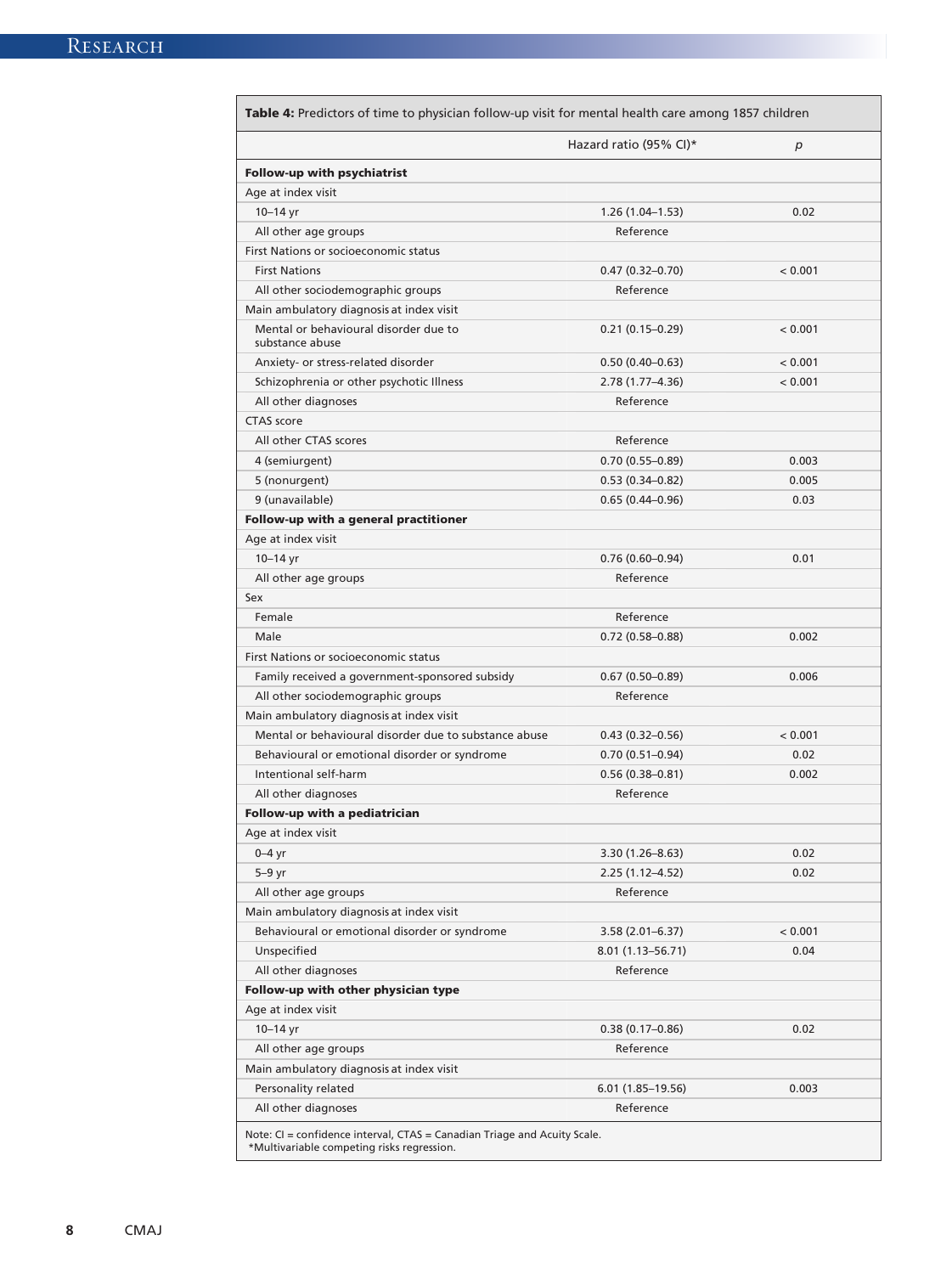of either pre-crisis mental health care, contact with non-physician resources in the post-crisis period or other variables hypothesized to influence the use of health care. Higher rates of visits to emergency departments may be the result of a disproportionately high use of emergency services over other medical services or a preference for emergency care. Longer times to physician follow-up in our study may reflect access to other mental health services in the child's community (private clinics, community-based programs designed for specific sociodemographic groups). Child- or family-specific determinants (e.g., stress, stigma, family constellation and psychiatric history) likely further explain both crisis and post-crisis health care use, but these were not available in the Ambulatory Care Classification System. Although this database limitation is not unique to our study, it does point to important considerations for administrative datacapture parameters and how to increase the contributions of these repositories for health care decision-making.

Finally, although others have reported the same socioeconomic proxy definition, $26$  our use of health care premium subsidy may not have always accurately reflected a child's socioeconomic status.

#### **Conclusion**

Visits to the emergency department for mental health care should be considered a "stop gap" solution in the full suite of mental health services. For many children, these visits reflect a need for earlier intervention to prevent illness destabilization into crisis. Further, children with longer times to follow-up care in the post-crisis period may also be disadvantaged because they likely require continued support for stabilization. We found that sociodemographic status plays an important role in the post-crisis use of health care services.

A recent US-based study reported continued use of emergency departments for pediatric mental health care despite linkage to communitybased services, $27$  which suggests that seeking health care is not solely patterned by features of the health care system. Factors such as stigma and discrimination,<sup>28</sup> single-parenthood<sup>29</sup> and parent unemployment<sup>29</sup> are linked with service use and should be a priority for understanding predictors of the time to and use of mental health care. Such a line of investigation may help to explain the varied patterns of emergency department use and follow-up physician care observed among the different sociodemographic groups in our study.

Although recent treatment in an emergency department has been shown to be a strong predictor of follow-up mental health care for suiciderelated behaviours,<sup>30</sup> our study also suggests that

the time to post-crisis care is affected by age, sex, diagnosis and clinical acuity. Future studies that determine why the risk for repeat crisis events increases with age are worthwhile and could query, for example, whether youth are particularly vulnerable because of their developmental struggles for autonomy. Moving ahead, our findings that when a child leaves the emergency department with an unspecified diagnosis they are more likely to return sooner in crisis or that certain diagnoses (substance abuse, anxiety) and less urgent presentations (e.g., lower triage scores) involve longer times to follow-up care could inform current discharge planning processes in Canada's emergency departments without fiscal or human resource impact.

#### **References**

- 1. Dolan MA, Mace SE; American Academy of Pediatrics, Committee on Pediatric Emergency Medicine, American College of Emergency Physicians and Pediatric Emergency Medicine Committee. Pediatric mental health emergencies in the emergency medical services system. *Pediatrics* 2006;118:1764-7.
- 2. Dolan MA, Fein JA; Committee on Pediatric Emergency Medicine. Technical report: pediatric and adolescent mental health emergencies in the emergency medical services system. *Pediatrics* 2011;127:e1356-66.
- 3. Snowden LR, Masland MC, Libby AM, et al. Racial/ethnic minority children's use of psychiatric emergency care in California's public mental health system. *Am J Public Health* 2008;98:118-24.
- 4. Kataoka SH, Zhang L, Wells KB. Unmet need for mental health care among US children: variation by ethnicity and insurance status. *Am J Psychiatry* 2002;159:1548-55.
- 5. Sturm R, Ringel JS, Andreyeva T. Geographic disparities in children's mental health care. *Pediatrics* 2003;112:e308.
- 6. Zahner GEP, Pawelkiewicz W, DeFrancesco JJ, et al. Children's mental health service needs and utilization patterns in an urban community: an epidemiological assessment. *J Am Acad Child Adolesc Psychiatry* 1992;31:951-60.
- 7. Lipman EL, Offord DR, Boyle MH. Relation between economic disadvantage and psychosocial morbidity in children. *CMAJ* 1994;151:431-7.
- 8. Gfellner BM, Hundleby JD. Patterns of drug use among Native and white adolescents: 1990–1993. *Can J Public Health* 1995; 86: 95-7.
- 9. Sack WH, Beiser M, Phillips N, et al. Co-morbid symptoms of depression and conduct disorder in First Nations children: some findings from the Flower of Two Soils Project. *Cult Med Psychiatry* 1992–1993;16:471-86.
- 10. Edwards N, Alaghehbandan R, MacDonald D, et al. Suicide in Newfoundland and Labrador: a linkage study using medical examiner and vital statistics data. *Can J Psychiatry* 2008;53:252-9.
- 11. Kirby MJL, Keon WJ. *Mental health, mental illness and addiction: overview of policies and programs in Canada*. Ottawa (ON): The Standing Senate Committee on Social Affairs, Science and Technology; 2004. Available: www.parl.gc.ca/Content /SEN/Committee/381/soci/rep/repintnov04-e.htm (accessed 2012 Jan. 16).
- 12. *Ambulatory care in Alberta using Ambulatory Care Classification System data*. Edmonton (AB): Alberta Health and Wellness; 2004.
- 13. *Alberta Health and Wellness Ambulatory Care Re-abstraction Study executive report*. Edmonton (AB): Alberta Health and Wellness; 2006.
- 14. World Health Organization. *International statistical classification of diseases and related health problems*. 10th rev. Geneva (Switzerland): The Organization; Available: www.who.int/classifications /icd/en (accessed 2001 May 6).
- Kelly KD, Rowe BH, Lissel H, et al. Sports and recreation head injury treated in the emergency department. *Clin J Sport Med* 2001; 11:77-81.
- 16. Colman I, Dryden DM, Thompson AH, et al. Utilization of the emergency department after self-inflicted injury. *Acad Emerg Med* 2004;11:136-42.
- 17. Roos LL, Nicol JP, Cageorge SM. Using administrative data for longitudinal research: comparisons with primary data collection. *J Chronic Dis* 1987;40:41-9.